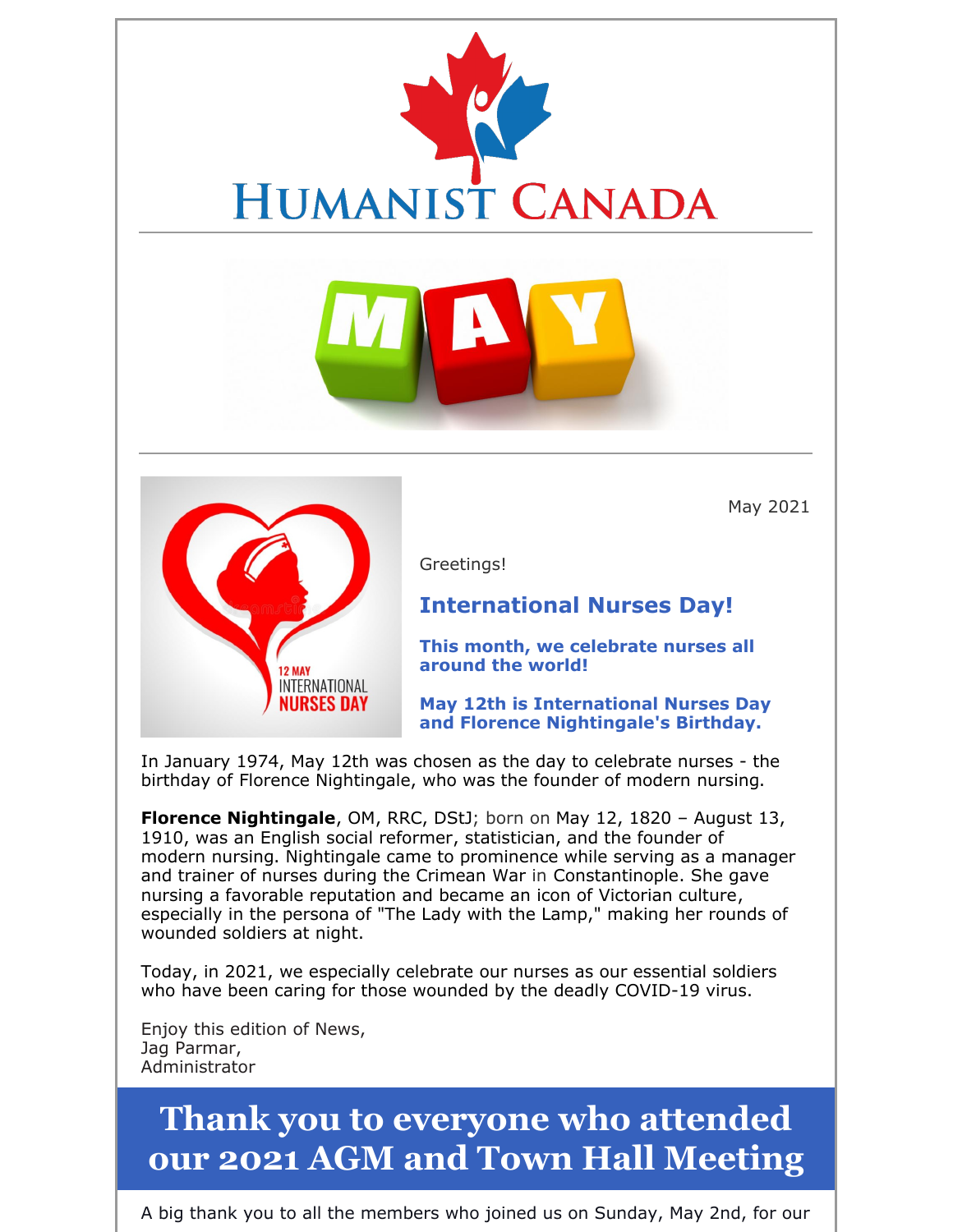2021 Annual General Meeting. We are a member-driven organization, and it was very gratifying to have so many of you join us for the recap of 2020 and a glimpse into what we are planning for 2021!

The highlight of the meeting was the **Town Hall**, which was an excellent opportunity for all members to engage with one another. The breakout rooms provided an unprecedented level of interaction between members from across Canada. We certainly took notice of the success of this type of community building, and we will announce some exciting initiatives to keep the conversations growing! Already underway is a plan to host three Town Halls a year (one every four months), with the next one in late September.

### **Did you receive your Digital Membership Card?**

On April 1st, Humanist Canada rolled out new digital membership cards to most members, with remaining members to receive their cards soon. All you need to do is access the email sent to you from your smartphone and click the "Download" button. The process is different for ios and android, so check out details on the FAQ page.

The new cards allow us to provide event details and other customized information and reflect your membership renewals. The membership cards were sent to current members, so if your membership has lapsed, please take a moment to renew or if you have recently become a member, you will receive an email, soon, to download your card.

#### **If you have already downloaded your card, please feel free to give us your feedback.**

## **May Webinar**



#### **The Crisis of Democracy in India**

#### **Sunday, May 23rd, 2021 3:00 pm ET**

The current state of democracy in India is abysmal. According to the Freedom House

report, India's status slips from 'free country' to 'partly free'; the questions about the rise of majoritarianism have become imminently important to examine. The world is witnessing India under an elected autocracy where religious fundamentalism and fascism, and authoritarian leadership style are at their peak. With freedom of speech and expression under attack, the surge in populism has contributed to the dismantling of democracy and secular, liberal tenets of India as a nation. This insidious attack on the world's largest democracy isn't merely a worry for India but also for the world, as India has always represented a prominent case for democracy.

To learn more, **Click Here.**

**Click here to Register**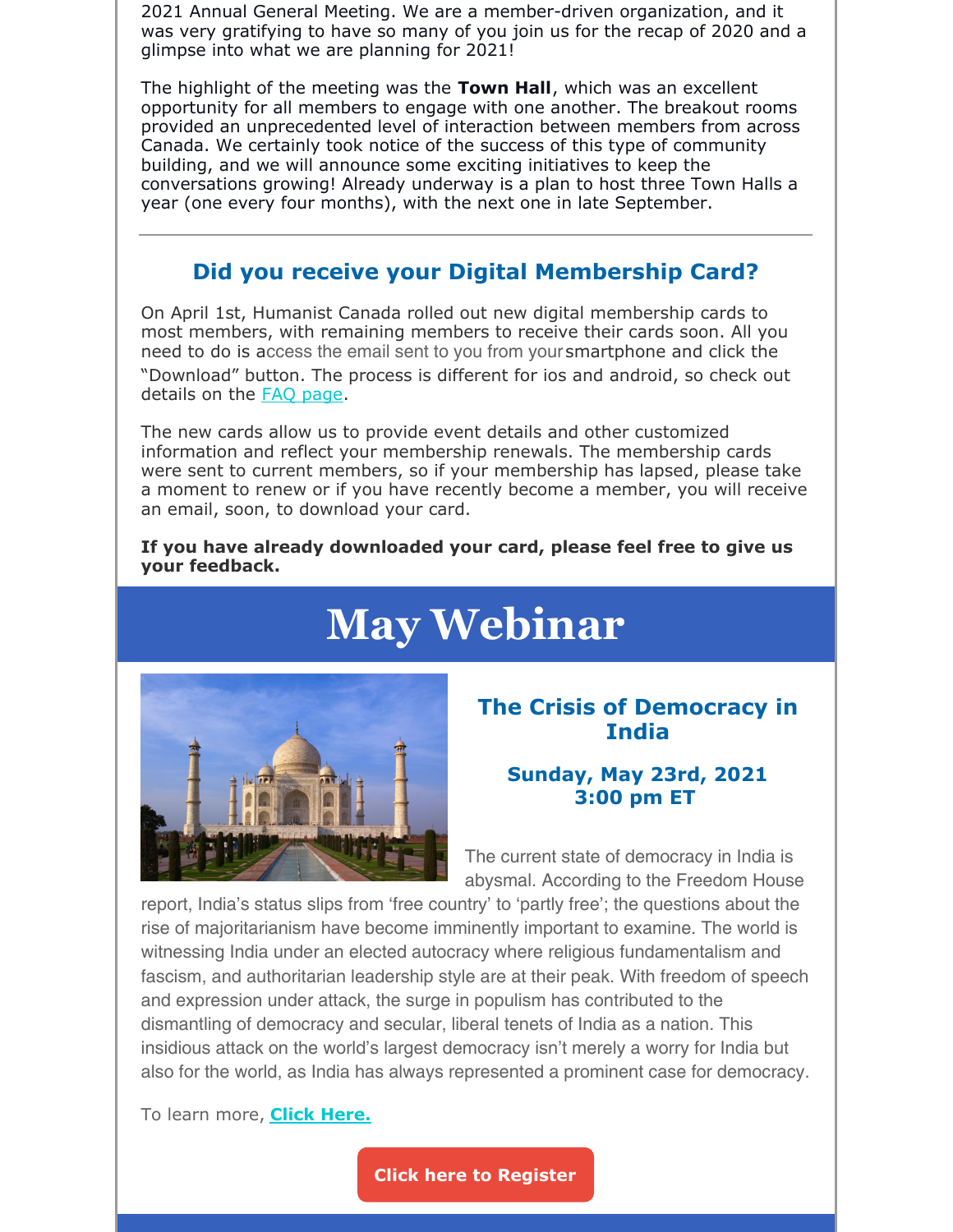## **e-Petitions**



Humanist Canada's Petition Committee has been working with our partners at Centre for Inquiry Canada (CFIC) and Secular Connexion Séculière (SCS) on the Less Complex Claims Petition, known as e-3114, a petition to ensure equal treatment for atheist refugees.

**Our petition received over 2,273 signatures of support .** The Petition, sponsored by MP Nathaniel Erskine-Smith (Beaches-East York), has received enough signatures to qualify it for reading in the House of Commons, which requests the minister of Immigration, Refugees, and Citizenship to Include Atheists in the list of people eligible for the Less Complex Claims asylum process. The minister then has 45 days to respond.

This Petition is essential because, in addition to ensuring government awareness about the needs of secular refugees, it puts Secular Humanism on the Government's radar.

#### **We thank you for your support!**



## **Action Canada** for Sexual Health & Rights

Humanist Canada has endorsed the Pro-Abortion petition. Join the fight with us by signing the Commit to Resist petition.

To learn more, **Click Here.**

**Sign the Petition**

#### **College of Physicians and Surgeons of Ontario (CPSO) values your feedback**

You are being invited to participate in the CPSO's three open policy consultations:

**Medical Assistance in Dying: Click Here**

**Planning for and Providing Quality End-of-Life Care: Click Here**

**Professional Obligations and Human Rights: Click Here**

Your feedback is essential to the CPSO policies and practices. To help with the review of these policies and inform what changes need to be made, please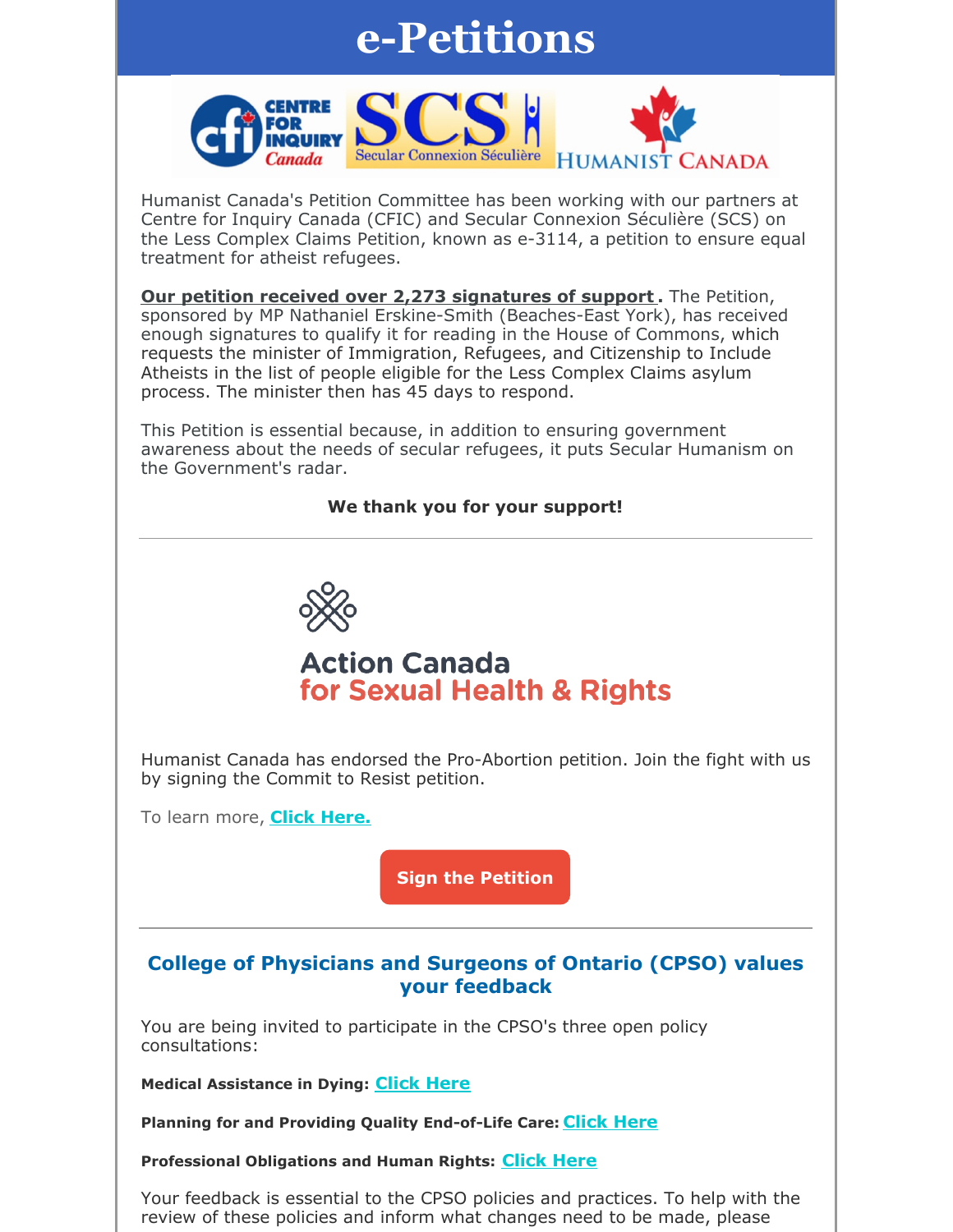visit the dedicated consultation pages linked above for more information, including instructions on how to submit your feedback.

**Please provide your feedback by Friday, May 14, 2021.**



### **Shop online for your very own HC mask, mug, or pin.**

Don't forget to visit our online store! We're a small shop right now, but we have big plans! Check in regularly to find new HC logo items like our masks, mugs, and pins. Soon, we will be

offering books from our HC family of authors, apparel, and items available from other Humanist Canada members.

If you have any ideas about what we should offer, send them our way!

**Visit our online store**

# **Polling Results of Bill C-7**

"Under Bill C-7, intolerably suffering Canadians who are not near the natural end of their lives now have the right to seek medical assistance in dying. That will also eventually include people suffering solely from grievous and irremediable mental illnesses." CTVNew.ca

**Here is how you responded to our poll: 88.9% of you agreed with the government's decision. 11.1% of you disagreed with the government's decision.**

# **Poll This Month**

### **The Universal Basic Income Program in Canada**

The parliamentary budget officer says a basic income program could cut poverty rates nationally by almost half in 2022. Budget officer Yves Giroux estimates that poverty rates could fall as much as 61.9 per cent in Manitoba or as little as 13.5 per cent in Newfoundland and Labrador if the federal government instituted the program.

At its core a basic or guaranteed income provides a no-strings-attached government benefit to citizens to provide each with a minimum amount of earnings. (Global News, posted April 7th, 2021)

|  |  | Do you agree with this? |  |  |
|--|--|-------------------------|--|--|
|--|--|-------------------------|--|--|

**Yes** Select

**No Select**